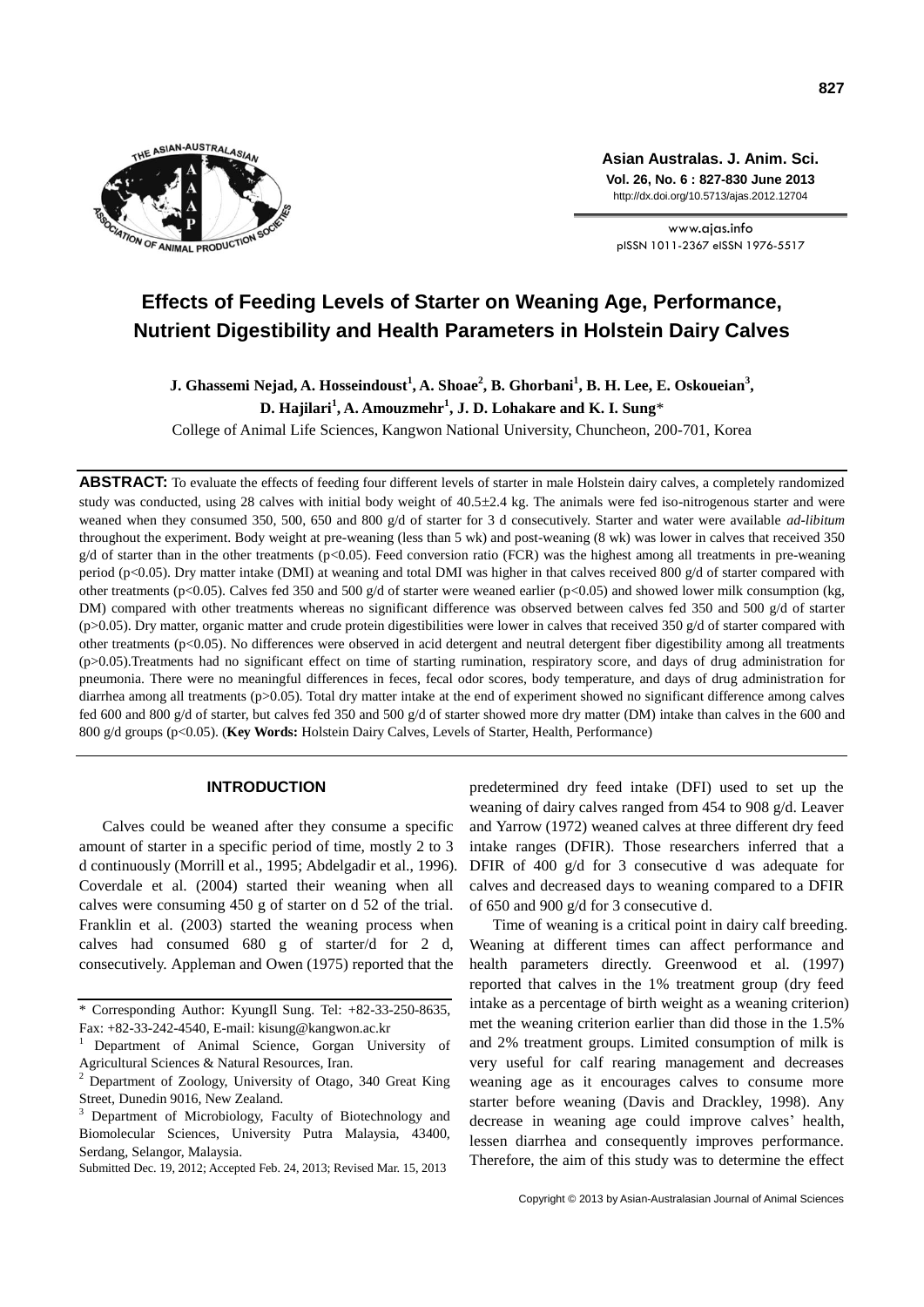of feeding levels of starter on weaning age, performance, digestibility and health parameters in dairy calves receiving *ad libitum* starter.

## **MATERIALS AND METHODS**

Twenty eight male Holstein dairy calves born between Feb and Apr 2010 were allocated to four treatments from birth to d 56. Treatments included: weaning after consuming starter at 350, 500, 650, and 800 g/d for 3 d consecutively. Calves were weighed and assigned to treatments after 3 d of birth and the ration used in this trial was according to NRC requirements for dairy animals (2001). Milk was provided in 2 equal feedings at 8% of birth weight per day prior to weaning and/or the first 3 d, calves received the same percent of colostrum as well. Calves were housed in individual hutches  $(1.5 \times 2.5$  m individual pens) bedded with straw. Water was offered *ad libitum* after 3 d when calves were assigned to the treatments. Starter was formulated to be iso-nitrogenous at 19.5% CP and 90.5% DM in the form of pellets. The ingredients and composition of the starter are provided in Table 1.

Starter intake was monitored daily, and body weights were obtained at the time of weaning and at d 56. Amounts of starter and milk consumption offered and refused were recorded daily. Fecal scores were subjectively scored once

**Table 1.** Experimental diet constituents and calculated composition of starter

| <b>Nutrients</b>               | % of DM     |
|--------------------------------|-------------|
| Dry matter                     | 90.5        |
| Crude protein                  | 19.5        |
| Acid detergent fiber           | 5.8         |
| Neutral detergent fiber        | 13.1        |
| Calcium                        | 1.2         |
| Phosphorous                    | 0.7         |
| Organic matter                 | 89.3        |
| Metabolizable energy (Mcal/kg) | 2.3         |
| Ingredients                    | Percent (%) |
| Corn                           | 22.5        |
| Barley                         | 26.5        |
| Soybean meal                   | 20          |
| Cotton seed meal               | 9           |
| Canola meal                    | 5.3         |
| Fish meal                      | 1.7         |
| Molasses                       | 4           |
| Wheat bran                     | 7.2         |
| Sodium bicarbonate             | 0.5         |
| Calcium carbonate              | 1.35        |
| Calcium phosphate              | 0.35        |
| Magnesium oxide                | 0.2         |
| Mineral-vitamin premix         | 1           |
| Salt                           | 0.4         |

daily using a scale of  $1 =$  normal feces,  $2 =$  soft to loose,  $3 =$ loose to watery,  $4 =$  watery, mucous, slightly bloody, and 5 = watery, mucous, bloody. Respiratory scoring was done once daily using a scale of  $1 =$  normal,  $2 =$  slight cough,  $3 =$ moderate cough,  $4 =$  moderate to severe cough, and  $5 =$ severe and chronic cough. Also, fecal odor scoring was measured on the scale:  $1 = normal$ ,  $2 = slightly$  offensive and  $3$  = highly offensive. Body temperature (using rectal thermometer) was recorded every week (Larson et al., 1977). All calves were monitored every day for the time of starting rumination. Feed and fecal samples were collected for 5 d after weaning (wk 8) for evaluating nutrient digestibility (AOAC, 1990). Feed residues were collected and weighed every day at 8 AM in the morning for each calf separately for 5 d. All feces were collected and weighed at 8:30 AM for each calf separately from individual hutches during these 5 d at the end of the experiment. Then all feed and feces for each calf were mixed together, a sample taken and stored  $(-20^{\circ}C)$  for further analysis.

Data was analyzed using the linear model (PROC GLM) of SAS (1996). Differences were observed at  $p<0.05$  and Duncan comparisons used for means evaluations. Data in the tables collected at weaning and the final data reported at d 56 (wk 8). Initial body weight as a covariate was included in the model when appropriate but was removed from the model when not significant.

#### **RESULTS AND DISCUSSION**

## **Effects of treatments on body weight, dry matter intake and feed conversion**

Body weights (BW) were recorded at the beginning, weaning time and the end of trial for all calves. In the pre weaning period, the differences of BW between treatments were significant (p<0.05). The higher body weight found in calves receiving 600 and 800 g/d of starter compared with calves receiving 350 g/d of starter might be explained by the higher dry matter intake (DMI) in these two treatments (Table 3). Difference in BW between calves receiving 350 and 500 g/d of starter was not significant (Table 2). Therefore, DMI in these two treatments was not different (p>0.05). This result is in agreement with the studies of Coverdale et al. (2004), Franklin et al. (2003), and Greenwood et al. (1997) who reported no significant difference in BW until wk 5. However, reduced BW gain after weaning has been reported by some researchers (Huber et al., 1984; Anderson et al., 1987; Luchini et al., 1991). Starter intake and growth rate in the post-weaning period were 5.8 kg and 0.45 kg/d, 4.1 kg and 0.65 kg/d, 4.2 kg and 0.77 kg/d, 3.4 kg and 0.75 kg/d for calves in 350 g/d, 500 g/d, 650 g/d, and 800 g/d groups, respectively. No differences were observed in BW at the end of trial between calves receiving 500, 650 and 850 g/d of starter and in FCR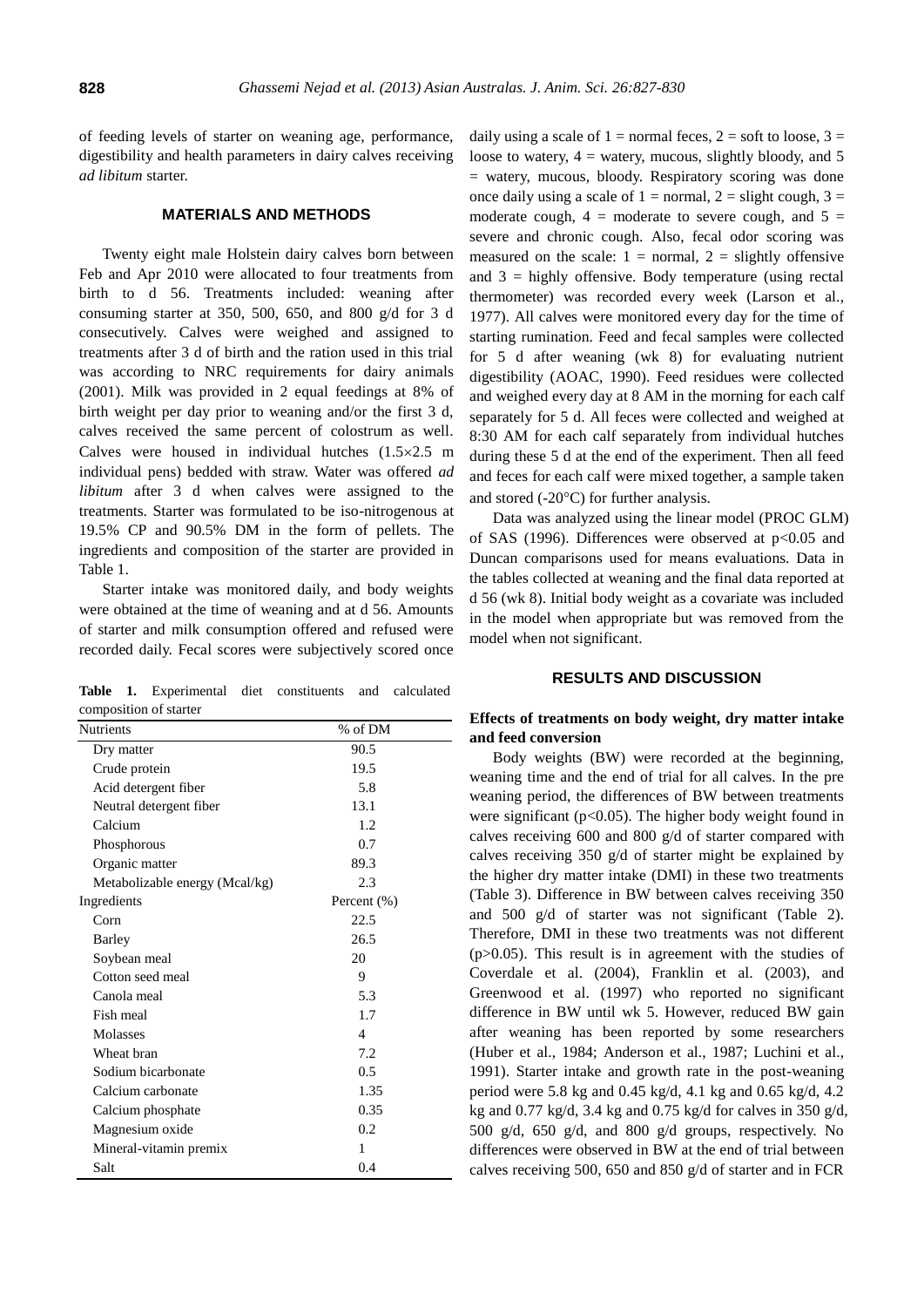| Period                | Traits           |                  | <b>SE</b>          |                   |                  |      |
|-----------------------|------------------|------------------|--------------------|-------------------|------------------|------|
|                       |                  | 350              | 500                | 650               | 800              |      |
| Pre weaning           | Body weight (kg) | $44.0^{\rm a}$   | 46.8 <sup>ab</sup> | 50.9 <sup>b</sup> | $53.2^{\rm b}$   | 1.82 |
|                       | Feed conversion  | 3.4 <sup>b</sup> | 2.9 <sup>a</sup>   | 2.6 <sup>a</sup>  | 2.2 <sup>a</sup> | 0.36 |
| Post weaning (Week 8) | Body weight (kg) | $58.2^{b}$       | $64.4^{\rm a}$     | $68.3^{a}$        | $67.9^{\rm a}$   | 2.17 |
|                       | Feed conversion  | 2.6              | 2.7                | 3.2               | 2.6              | 0.47 |

**Table 2.** Effects of levels of starter on body weight and feed conversion

 $a<sup>b</sup>$  Means within the same row without a common superscript differ at (p<0.05).

\* Level of starter including 350, 500, 650, and 800 g/d.

**Table 3.** Effects of levels of starter on total DMI (milk and starter), days to weaning and time of starting rumination

| Explain                         | Level of starter $(g/d)$ |                    |                   |                    | <b>SE</b> |
|---------------------------------|--------------------------|--------------------|-------------------|--------------------|-----------|
|                                 | 350                      | 500                | 650               | 800                |           |
| DMI at weaning (kg)             | $13.3^{\rm a}$           | $16^{ab}$          | $20.1^{\circ}$    | $24.2^{\alpha}$    | .87ء      |
| Total DMI (kg)                  | $34.3^{\rm a}$           | 39.6 <sup>b</sup>  | $45.2^{\text{c}}$ | $51.1^{\rm d}$     | 2.53      |
| Week 8                          |                          |                    |                   |                    |           |
| Weaning age (d)                 | $25.3^{\rm a}$           | 30 <sup>ab</sup>   | 34.2 <sup>b</sup> | 35.6 <sup>bc</sup> | 2.17      |
| Milk consumption (DM, kg)       | $10.4^{\rm a}$           | 11.8 <sup>ab</sup> | 13.7 <sup>b</sup> | 14.3 <sup>bc</sup> | 1.50      |
| Time of starting rumination (d) | 26.3                     | 23.6               | 22.6              | 25                 | 2.57      |

<sup>abc</sup> Means within the same row without a common superscript differ at ( $p$ <0.05).

for all treatments as well. Only BW in calves fed 350 g/d of starter at the end of the trail was the lower and was related to their lower BW at weaning age. A poorer feed conversion ratio ( $p<0.05$ ) in calves receiving 350 g/d of starter might be explained by a low DMI (Table 3) and a poorer health condition (Table 5). Coverdale et al. (2004) found no difference in body weight gain, average daily gain, and feed efficiency, in calves fed with ground starter compared to those fed a commercial coarse starter prior to weaning (consuming 450 g/d of starter). Average daily gains of male calves from birth to 30 d, 30 to 60 d, and 60 to 90 d were  $0.38\pm0.03$ ,  $0.93\pm0.03$  and  $1.01\pm0.04$ , respectively (Arrayet et al., 2002).

DMI at weaning age in calves receiving 350 g/d of starter differed  $(p<0.05)$  in comparison with calves receiving 600 and 800 g/d of starter, but no difference (p>0.05) was observed in DMI between calves receiving 350 and 500 g/d of starter (Table 3). This may be due to the time taken to achieve weaning age in calves receiving 350 and 500 g/d of starter. But, it is clear that weaning age in calves receiving 350 g/d of starter was the youngest among all treatments  $(p<0.05)$ . Calves that weaned earlier had less time to consume starter and milk before weaning compared with the others. Lower DMI and BW in calves receiving 350 g/d of starter also might be explained by lower dry matter, organic matter and crude protein digestibility in this treatment (Table 4). Consequently, more nutrients were available to calves receiving 500 or more g/d of starter (500, 650, and 800 g/d). Hence, these calves gained more BW than calves receiving 350 g/d of starter. Greenwood et al. (1997) reported the same result in regards to reducing weaning age by decreasing starter intake to 1% of initial

body weight. Franklin et al. (2003) reported calves fed textured starter consumed more total grain, were weaned earlier, and weighed more at 6 wk of age than calves fed pelleted starter. Coverdale et al. (2004) found no difference in weaning age with respect to their treatments. Milk consumption (kg, DM) was lower in calves receiving 350  $g/kg$  of starter than other treatments ( $p<0.05$ ). Lower milk consumption in calves receiving 350 g/kg of starter might be explained by lower weaning age compare to other treatments (Table 3). No significant difference was observed between calves receiving 350 and 500 g/d of starter in milk consumption (p>0.05). No differences were observed in the time of starting rumination (p>0.05).

## **Effects of treatments on nutrients digestibility of feed and health parameters**

Dry matter (DM), organic matter, (OM), crude protein (CP), acid detergent fiber (ADF) and neutral detergent fiber (NDF) digestibility are shown in Table 4. DM, OM and CP digestibility in calves that received 350 g/d of starter was lower than the other treatments  $(p<0.05)$  but no differences

**Table 4.** Effects of levels of starter on nutrients digestibility of feed

| Nutrients |                   | <b>SE</b>         |                   |                   |      |  |
|-----------|-------------------|-------------------|-------------------|-------------------|------|--|
| (% )      | 350               | 500               | 650               | 800               |      |  |
| DΜ        | $68.4^{b}$        | $79.0^a$          | $75.3^{\circ}$    | $76.5^{\circ}$    | 2.82 |  |
| <b>OM</b> | $70.4^{b}$        | 80.6 <sup>a</sup> | 81.0 <sup>a</sup> | 78.9 <sup>a</sup> | 1.92 |  |
| CP        | $57.6^{\rm b}$    | 65.7 <sup>a</sup> | $66.8^{\rm a}$    | $65.6^{\circ}$    | 1.21 |  |
| ADF       | $34.6^{\circ}$    | $37.1^a$          | $34.4^{\rm a}$    | $35.6^{\circ}$    | 2.27 |  |
| NDF       | 39.0 <sup>a</sup> | 36.9 <sup>a</sup> | 37.6 <sup>a</sup> | $38.7^{a}$        | 2.03 |  |

ab Means within the same row without a common superscript differ at  $(p<0.05)$ .